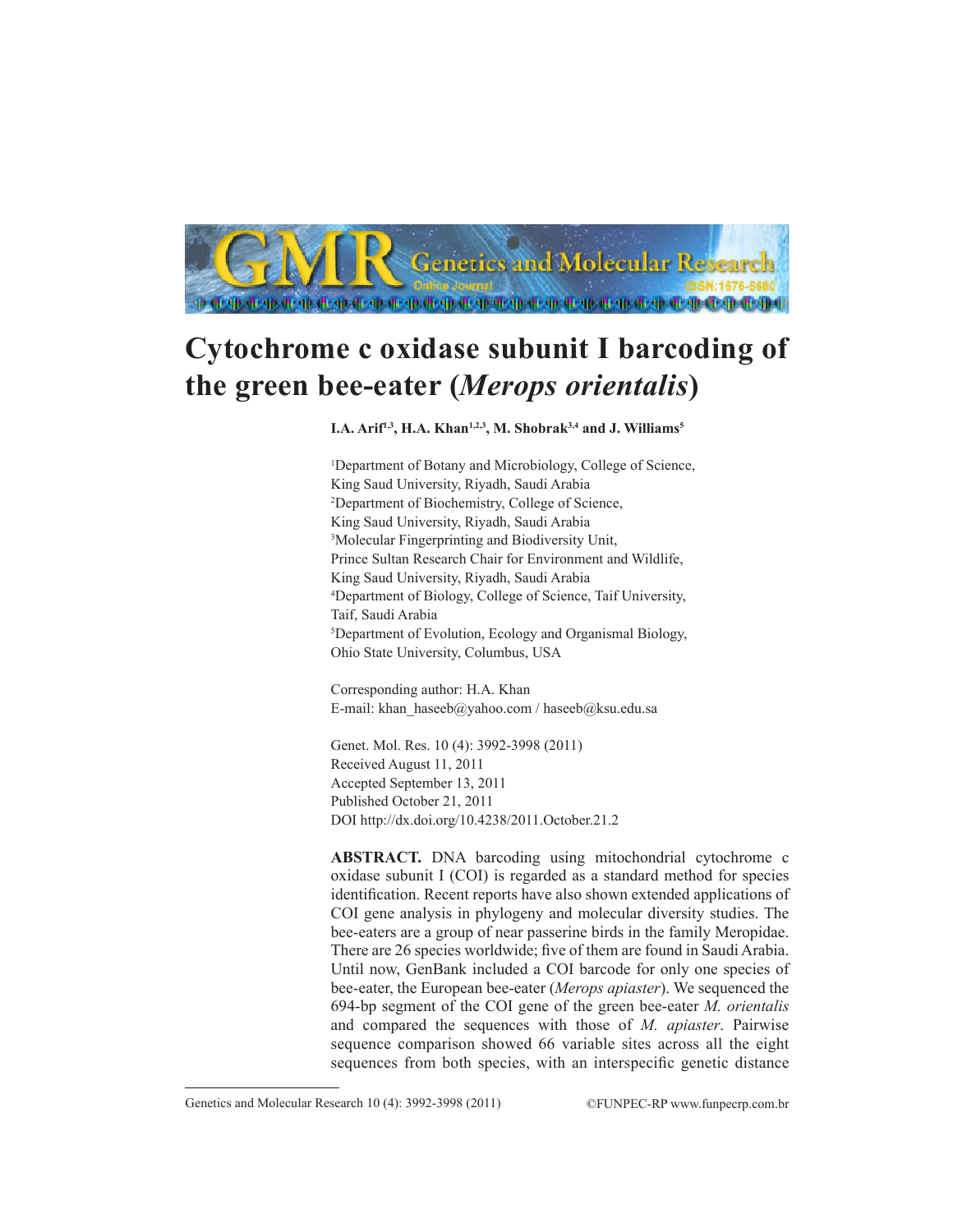of 0.0362. Two and one within-species variable sites were found, with genetic distances of 0.0005 and 0.0003 for *M. apiaster* and *M. orientalis*, respectively. This is the first study reporting barcodes for *M. orientalis*.

**Key words:** DNA barcoding; Green bee-eater; European bee-eater; Cytochrome oxidase I; COI; Phylogenetics

#### **INTRODUCTION**

Bee-eaters, which belong to the Meropidae, order Coraciiformes, are insectivorous birds characterized by richly colored plumage, slender bodies and elongated central tail feathers. There are 26 species worldwide, where most of them are found in Africa, but others occur in southern Europe, Madagascar, Australia and New Guinea (Dickinson, 2003). The green bee-eater (*Merops orientalis*), white-throated bee-eater (*Merops albicollis*), blue-cheeked beeeater (*Merops persicus*) and European bee-eater (*Merops apiaster*) are found in Saudi Arabia. The low level of morphological diversity in the family is in stark contrast to their high diversity in ecological and life history traits. Significant variation has been observed in the density of bee-eater populations depending on vegetation structure, food (insects) availability, climatic conditions and human disturbance (Asokan et al., 2003). Populations of bee-eaters are in decline owing to the scarcity of suitable prey, a result of widespread application of pesticides and because of unwarranted shooting for sport (del Hoyo et al., 2001).

A resident of Saudi Arabia, the green bee-eater is found widely distributed across sub-Saharan Africa from Senegal and Gambia to Ethiopia, the Nile valley, western Arabia and Asia through India to Vietnam. It is about 16-18 cm long with about 5 cm made up by the elongated central tail-feathers. The sexes are not visually distinguishable. The monomorphic European bee-eater breeds in southern Europe and in parts of northern Africa and western Asia. It is migratory, wintering in tropical Africa, India and Sri Lanka. It has brown and yellow upper parts, whilst the wings are green and the beak is black. It can reach a length of 27-29 cm, including the two elongated central tail feathers.

The central goal of systematists and evolutionary biologists is the proper identification of species to provide a clear picture of exact organismal diversity and of past evolutionary history. DNA barcoding is a method of species identification using mitochondrial cytochrome c oxidase subunit I (COI) sequences with the potential to discriminate closely related species across diverse phyla in the animal kingdom (Hebert et al., 2003a,b). Using a large dataset of North American birds, it has been concluded that DNA barcoding can be effectively applied across the geographical and taxonomic expanse of bird species (Kerr et al., 2007). Several studies have shown that COI-based DNA barcoding has potential for discrimination among species (Hebert et al., 2004; Kerr et al., 2007, 2009; Tavares and Baker, 2008; Bravo et al., 2008). However, due to the scarcity of barcoding data, a consensus has not been firmly established to assign a sequence threshold to screen for splits referred to as putative species. Therefore, a survey of intraspecific barcodes from different geographical regions has been strongly recommended (Cai et al., 2010).

Despite the successful application of DNA barcoding for species identification of birds from different regions (Hebert et al., 2004; Yoo et al., 2006; Vilaça et al., 2006; Kerr

Genetics and Molecular Research 10 (4): 3992-3998 (2011) ©FUNPEC-RP www.funpecrp.com.br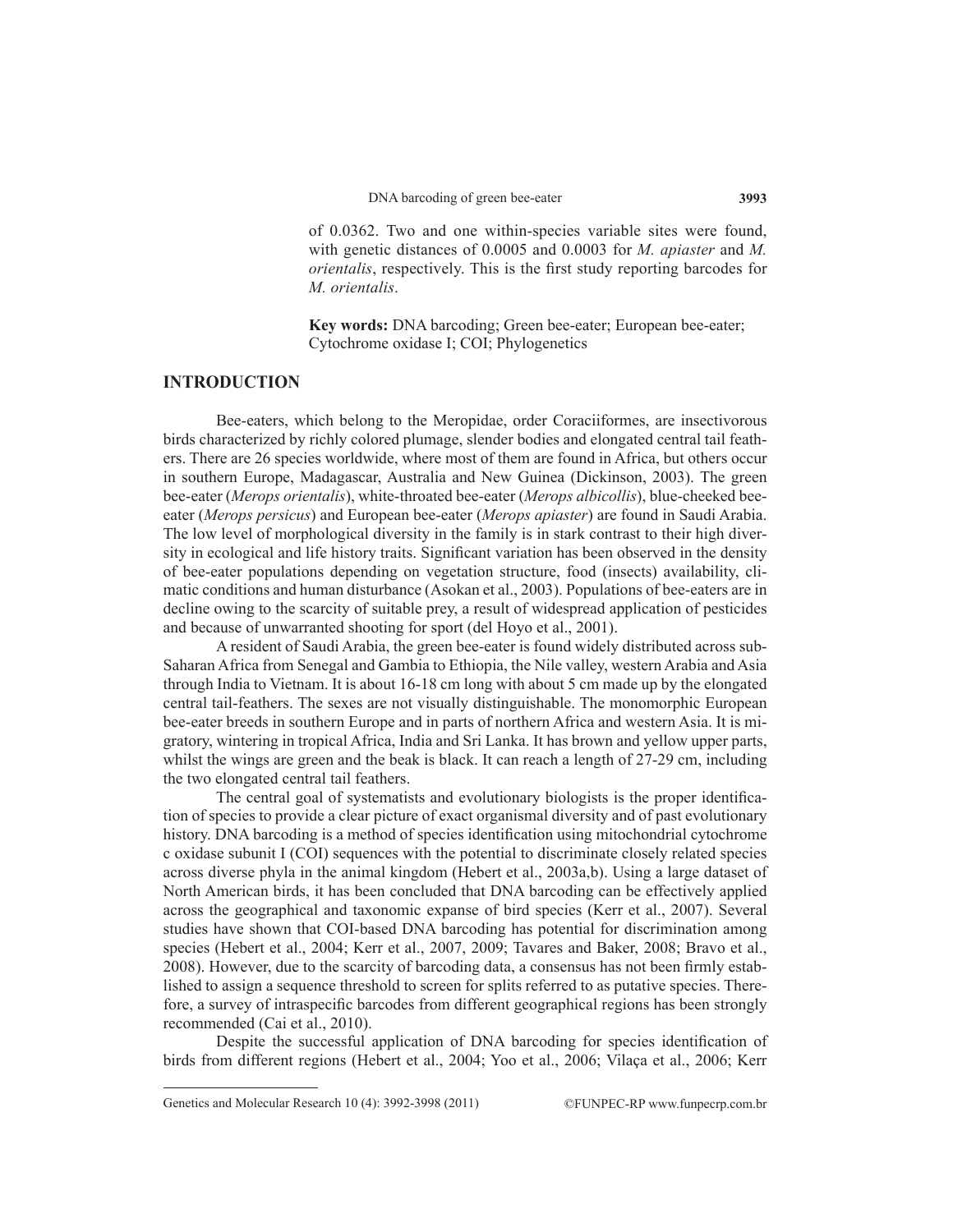et al., 2007, 2009; Chaves et al., 2008; Cai et al., 2010), few barcodes of birds from Saudi Arabian have been determined (Khan et al., 2010). Here, we sequenced the 694-bp region of the COI gene of *Merops orientalis* and compared these sequences to the previously published sequences of another species, *Merops apiaster*. At present, the COI barcodes of only one species (*Merops apiaster*) of bee-eaters are available in GenBank. This study provides the first report on the DNA barcode of *Merops orientalis*.

#### **MATERIAL AND METHODS**

Tissues (thigh muscle) were collected from 4 frozen specimens of *Merops orientalis*. All these 4 birds were collected from an area called Al Hayathem at Al Kharj, 100 km southeast of Riyadh, Saudi Arabia, located at N 24° 19.603 E47° 21.982.

DNA was extracted from the blood samples using the DNeasy Blood and Tissue kit (Qiagen GmbH, Germany). The extracted DNA was dissolved in  $200 \mu L$  elution buffer and stored at -20°C.

COI sequences were amplified using the primer pair of BirdF1 and BirdR1 (Kerr et al., 2007) and FideliTaq PCR master mix (GE Healthcare) in a reaction volume of 30  $\mu$ L. The PCR conditions included a denaturation step (1 min at 94°C) followed by six cycles of 1 min at 94°C, 1.5 min at 45°C, and 1.5 min at 72°C, followed in turn by 35 cycles of 1 min at 94°C, 1.5 min at 55°C, and 1.5 min at 72°C, and a final extension for 5 min at 72°C. The PCR products were separated by electrophoresis on a 1% agarose gel stained with ethidium bromide. The PCR products were purified using MicroSpin S300 columns (GE Healthcare) before being sequenced using BigDye Terminator Cycle Sequencing Kit (Applied Biosystems, USA) on a 3130XL genetic analyzer (Applied Biosystems). For each sample, two sets of sequencing reactions were performed using the forward and reverse primers for high accuracy.

For comparative evaluation of COI barcode sequences of *Merops orientalis*, we searched the GenBank nucleotide database and found only 5 barcode records of a single species, European bee-eater (*Merops apiaster*). Of these, we omitted the short sequences of 1 record (659 bp) and downloaded 4 sequences (Accessions; GQ482161 to GQ482164) with 694 nucleotides.

The sequences were aligned by ClustalW (Larkin et al., 2007) and then subjected to neighbor joining (NJ) and unweighted pair group method with arithmetic mean (UPGMA) for phylogenetic analyses using the evolutionary distances computed by the maximum composite likelihood method (Sneath and Sokal, 1973, Tamura et al., 2004). Both these analyses were performed using MEGA4 software, and the bootstrap consensus trees inferred from 500 replicates were taken to represent the node support for the clades observed (Felsenstein, 1985; Tamura et al., 2007).

# **RESULTS**

We sequenced the mitochondrial COI gene segment (694 bp) from the 4 specimens of *Merops orientalis*; all these nucleotide sequences have been deposited in GenBank with the accession numbers HQ168063 to HQ168066. The other 4 sequences of a different species (*Merops apiaster*) that we retrieved from GenBank had the same length with a

Genetics and Molecular Research 10 (4): 3992-3998 (2011) ©FUNPEC-RP www.funpecrp.com.br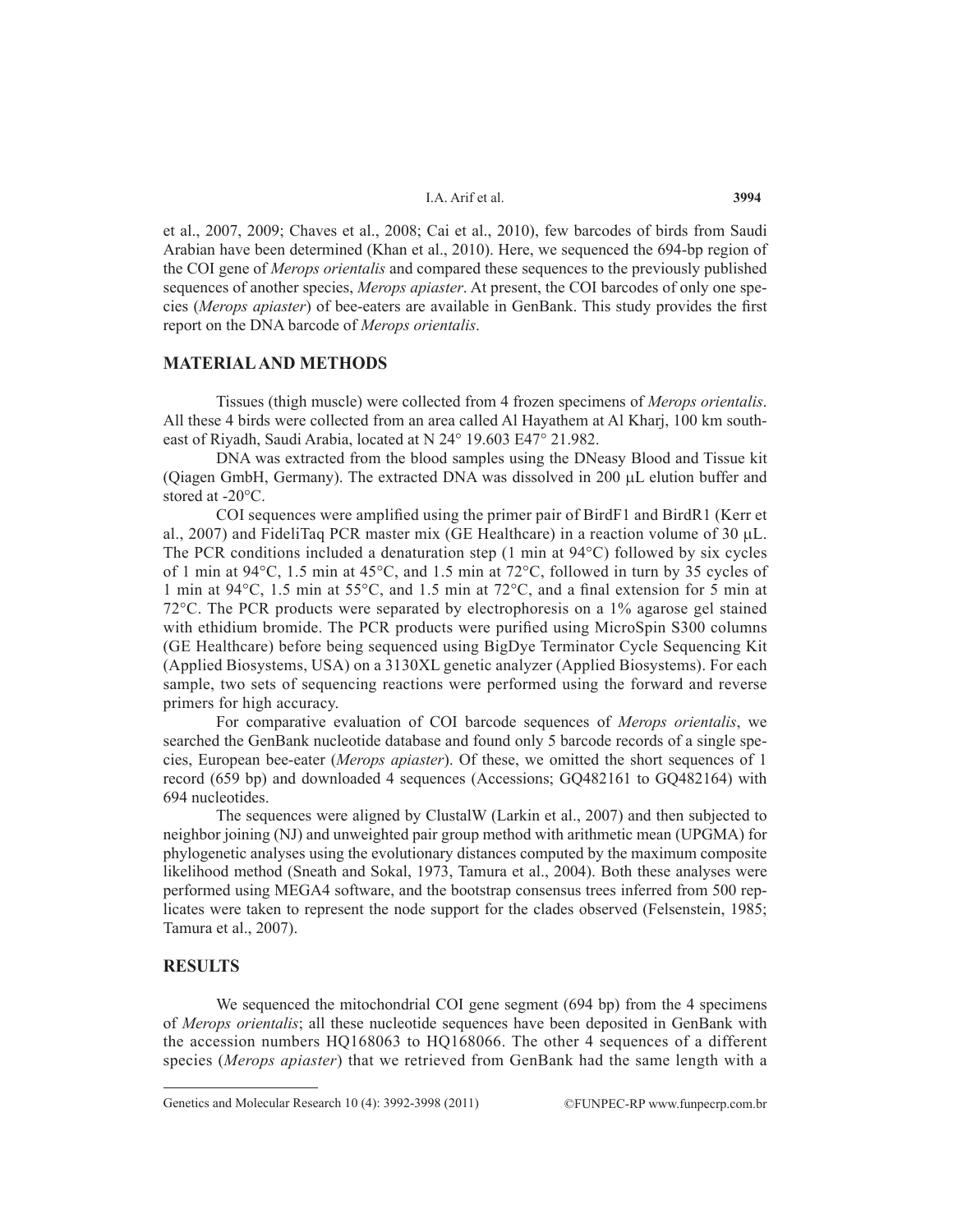common start position. However, we deleted the first nucleotide from all the sequences to ensure the first nucleotide of the modified sequences (693 bp) was the start position of codon 1.

The pair-wise sequence comparison of the COI gene showed 66 (9.52%) variable sites across all the individuals, whereas within-species variable sites were found to be 2 (0.28%) and 1 (0.14%) for *Merops apiaster* and *Merops orientalis*, respectively (Figure 1). The COI genetic distances between the 8 individuals varied from 0.000 to 0.037 (Table 1). The evolutionary divergence over sequence pairs between species was 0.036, while intraspecific divergence was found to be 0.0005 for *Merops apiaster* and 0.0003 for *Merops orientalis*.

Phylogenetic analysis using the 693-bp nucleotide segment of COI clearly discrimi-

|                     | 15789224455678891234667788900223356690122345668112246779013466789                           |
|---------------------|---------------------------------------------------------------------------------------------|
|                     | 384210394769570380243240958469476976998446540286342561094059836543                          |
|                     | Merops.apiaster.GO482164 CAACGCTTATGCTAATTTTATCGCTTGTGCAGCGTTGCGTCATTTACTACCCCTTGATAATCCGTA |
|                     |                                                                                             |
|                     |                                                                                             |
|                     |                                                                                             |
| Merops.orientalis.1 | TGGTA.CCGCATAGGCCCCCCTATAAACATGATAC.TTACTGCCCGTCGTATTCCAGCTGCTTACG                          |
| Merops.orientalis.2 | TGGTA.CCGCATAGGCCCCCCTATAAACATGATAC.TTACTGCCCGTCGTATTCCAGCTGCTTACG                          |
| Merops.orientalis.3 | TGGTA.CCGCATAGGCCCCCCTATAAACATGATAC.TTACTGCCCGTCGTATTCCAGCTGC.TACG                          |
| Merops.orientalis.4 | TGGTA.CCGCATAGGCCCCCCTATAAACATGATAC.TTACTGCCCGTCGTATTCCAGCTGC.TACG                          |

**Figure 1.** Sequence variations in COI gene showing the variable sites among the 8 individuals (4 each from *Merops apiaster* and *Merops orientalis*). Between species, there are 66 variable sites out of 693 nucleotides. Within species, there are 2 (*Merops apiaster*) and 1 (*Merops orientalis*) variable sites. The identical sites are represented by dots.

**Table 1.** Pair-wise distance comparisons showing the actual number of variable sites (upper right) and the number of base substitutions per site (lower left; rounded to three decimal places) using the maximum composite likelihood model (Tamura et al., 2007).

|                 | MA <sub>1</sub> | MA2   | MA <sub>3</sub> | MA4   | MO <sub>1</sub> | MO <sub>2</sub> | MO3   | MO <sub>4</sub> |
|-----------------|-----------------|-------|-----------------|-------|-----------------|-----------------|-------|-----------------|
| MA 1            |                 |       | $\mathbf{0}$    |       | 64              | 64              | 63    | 63              |
| MA <sub>2</sub> | 0.000           |       |                 |       | 65              | 65              | 64    | 64              |
| MA <sub>3</sub> | 0.000           | 0.000 |                 |       | 64              | 64              | 63    | 63              |
| MA <sub>4</sub> | 0.000           | 0.001 | 0.000           |       | 65              | 65              | 64    | 64              |
| MO <sub>1</sub> | 0.036           | 0.037 | 0.036           | 0.037 |                 |                 |       |                 |
| MO <sub>2</sub> | 0.036           | 0.037 | 0.036           | 0.037 | 0.000           |                 |       |                 |
| MO3             | 0.036           | 0.036 | 0.036           | 0.036 | 0.000           | 0.000           |       |                 |
| MO <sub>4</sub> | 0.036           | 0.036 | 0.036           | 0.036 | 0.000           | 0.000           | 0.000 |                 |

Abbreviations are: MA 1 (*Merops apiaster*, GQ482164); MA 2 (*Merops apiaster*, GQ482162); MA 3 (*Merops apiaster*, GQ482163); MA 4 (*Merops apiaster*, GQ482161); MO 1 (*Merops orientalis*, HQ168063); MO 2 (*Merops orientalis*, HQ168064); MO 3 (*Merops orientalis*, HQ168065); MO 4 (*Merops orientalis*, HQ168066).

nated both species of bee-eaters (Figure 2). However, the translation of nucleotide sequences revealed identical amino acid sequences for all 8 specimens.

### **DISCUSSION**

Genetics and Molecular Research 10 (4): 3992-3998 (2011) ©FUNPEC-RP www.funpecrp.com.br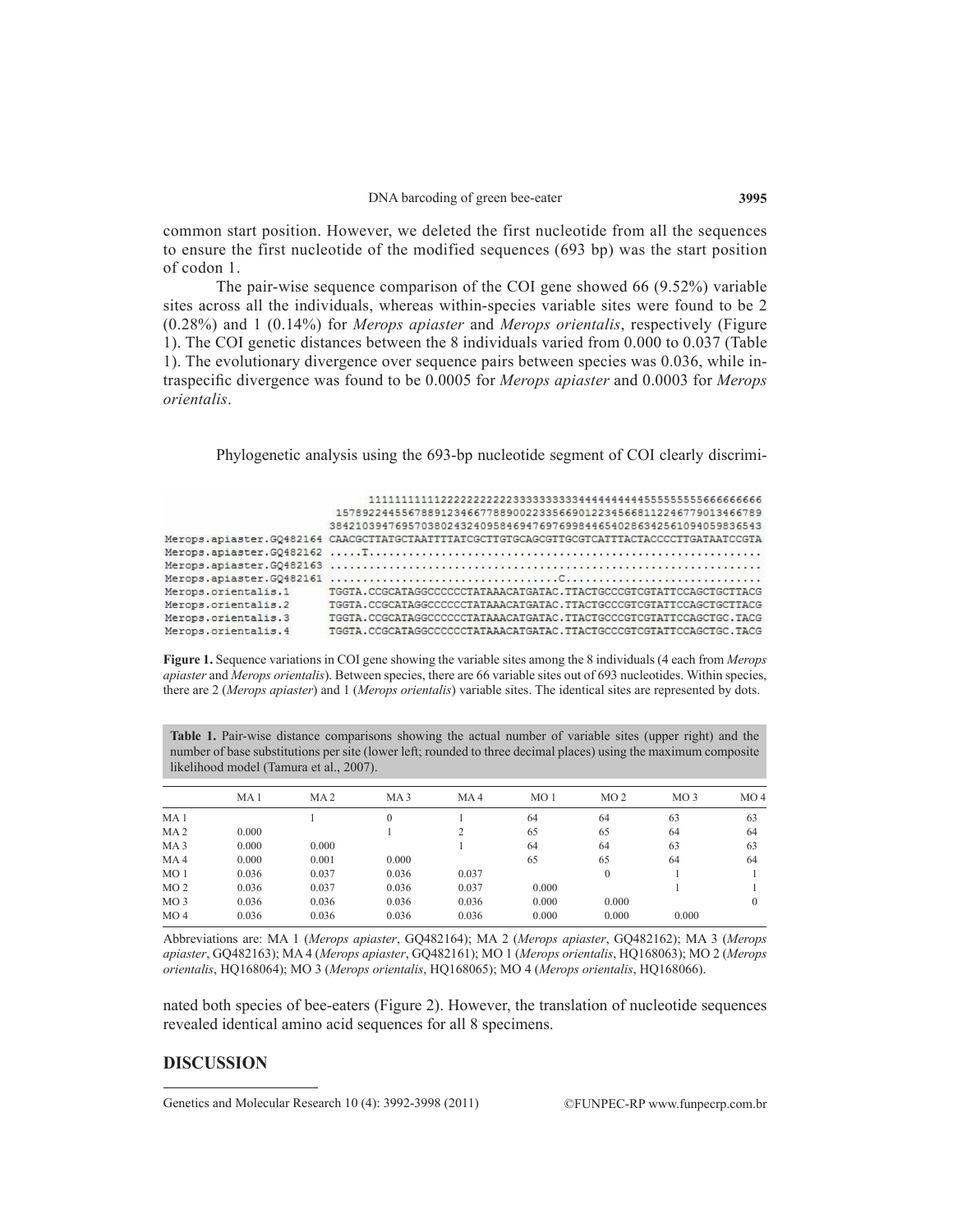

0.024 0.022 0.020 0.018 0.016 0.014 0.012 0.010 0.008 0.006 0.004 0.002 0.000

**Figure 2.** NJ and UPGMA trees showing the relationship between the two different species of bee-eaters, the resident *Merops orientalis* and migratory *Merops apiaster*.

Burt (2004) scored thirty plumage regions for color, pattern and shape to describe phylogenetic relationship among various species and subspecies of bee-eaters. Although this subjective method resulted in consistent patterns across shallow portions of the trees, considerable uncertainty remained for the placement of deep branches. As a result, he suggested the need of additional data based on nucleotide sequences for phylogenetic accuracy (Burt, 2004). Later on, Marks et al. (2007) performed a phylogenetic analysis of bee-eaters using the DNA sequence data from the second subunit of mitochondrial nicotinamide adenine dinucleotide dehydrogenase gene (ND2, 1041 bp) and two nuclear introns: the fifth intron of nuclear b-fibrinogen gene (BFib5, 604 bp) and the fifth intron of transforming growth factor, b2 gene (TGFb2, 566 bp). However, COI barcodes for bee-eaters are largely unexplored. Kerr et al. (2009) have highlighted the importance of DNA barcodes in avian research as twofold, i) preliminary investigations that offer fresh insight to aid the ongoing effort to refine avian taxonomy and ii) a comprehensive library of COI sequences to provide an invaluable tool for species assignment when morphological differences are difficult to measure.

Genetics and Molecular Research 10 (4): 3992-3998 (2011) ©FUNPEC-RP www.funpecrp.com.br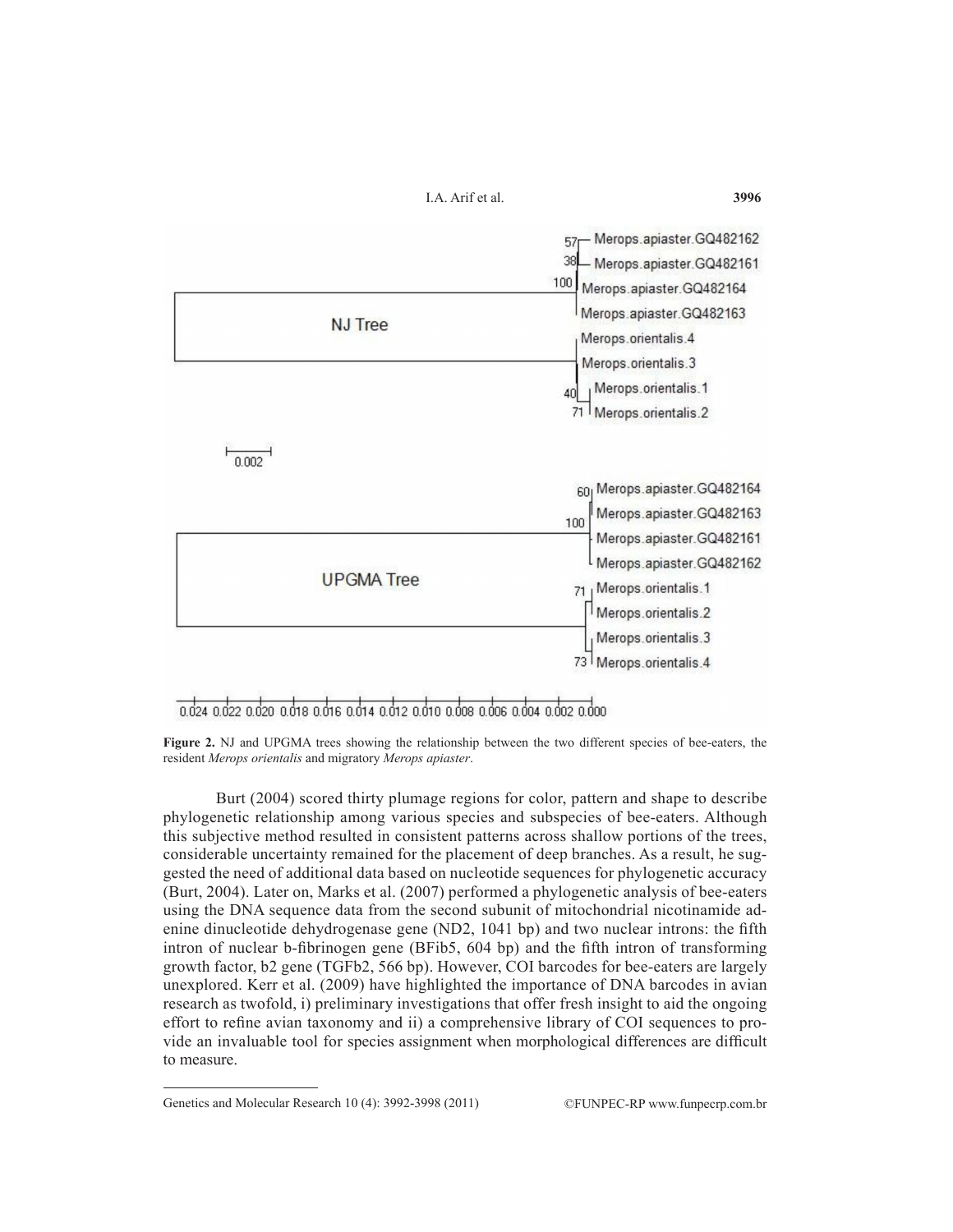The results of this study clearly showed the discriminatory power of COI barcodes for species identification. The interspecific genetic variation was found to be high (9.52%) as compared to our recent study on partridges (7.66%) (Khan et al., 2010) using the same sized COI gene segment. Phylogenetic analysis separated the two different species of bee-eaters into distinct clades with high bootstrap support (Figure 2). Such a high level of differentiation between *Merops apiaster* and *Merops orientalis*, observed in our study, may be attributed to their resident and migratory characteristics, respectively. Marks et al. (2007) have grouped the bee-eaters into two well-supported clades defined on ecological lines: sedentary or migratory species. The sequences from the 4 samples of *Merops apiaster* showed only 2 within-species variable sites (Figure 1) which is in accordance with the negligible level of differentiation observed in *Merops apiaster* collected from Kuwait and Malawi (Marks et al., 2007). Despite an overall low intraspecific variation in both species, *Merops apiaster* showed a high number of within-species variable sites in relation to *Merops orientalis* (Figure 2). The understanding of phylogenetic relationship within the group is important to make a valid comparative study of various traits of bee-eaters (Burt, 2004), while more concentrated taxon sampling and more intraspecific studies in general are needed to gain a better understanding of genetic structure of bee-eaters (Marks et al., 2007).

In conclusion, COI barcoding is an effective molecular tool for species identification and phylogenetic inference. Since this technique is based on molecular-level variation, it offers a greater accuracy and authenticity than the plumage-based subjective phylogeny of birds. The latter methodology is devoid of conventional quantitative analysis such as bootstrapping and also tends to be problematic due to high levels of homoplasy in color pattern leading to a weaker phylogenetic signal. This is the first report on COI barcodes of the green bee-eater and would be helpful for future molecular studies in these birds.

# **ACKNOWLEDGMENTS**

Research supported by National Plan for Science and Technology (NPST) Program by King Saud University, Project Number BIO1116-02-10. The technical assistance of Mr. Anis Ahamed and Mr. Ahmad Mustafa is highly appreciated.

# **REFERENCES**

- Asokan S, Thiyagesan K, Nagarajan R and Kanakasabai R (2003). Studies on *Merops orientalis* Latham 1801 with special reference to its population in Mayiladuthurai, Tamil Nadu. *J. Environ. Biol.* 24: 477-482.
- Bravo JP, Silva JL, Munhoz RE and Fernandez MA (2008). DNA barcode information for the sugar cane moth borer *Diatraea saccharalis*. *Genet. Mol. Res.* 7: 741-748.

Cai Y, Yue B, Jiang W, Xie S, et al. (2010). DNA barcoding on subsets of three families in Aves. *Mitochondrial. DNA* 21: 132-137.

Chaves AV, Clozato CL, Lacerda DR, Sari EH, et al. (2008). Molecular taxonomy of Brazilian tyrant-flycatchers (Passeriformes: Tyrannidae). *Mol. Ecol. Res.* 8: 1169-1177.

- del Hoyo J, Elliott A and Sargatal J (2001). Handbook of the Birds of the World. In: Mousebirds to Hornbills Lynx Editions, Barcelona,
- Dickinson EC (2003). The Howard and Moore Complete Checklist of the Birds of the World. Princeton University Press, Princeton, New Jersey.

Felsenstein J (1985). Confidence limits on phylogenies: An approach using the bootstrap. *Evolution* 39: 783-791.

Hebert PD, Cywinska A, Ball SL and deWaard JR (2003a). Biological identifications through DNA barcodes. *Proc. Biol. Sci.* 270: 313-321.

Genetics and Molecular Research 10 (4): 3992-3998 (2011) ©FUNPEC-RP www.funpecrp.com.br

Burt DB (2004). Plumage-based phylogenetic analysis of *Merops* bee-eaters. *Ibis* 146: 481-492.